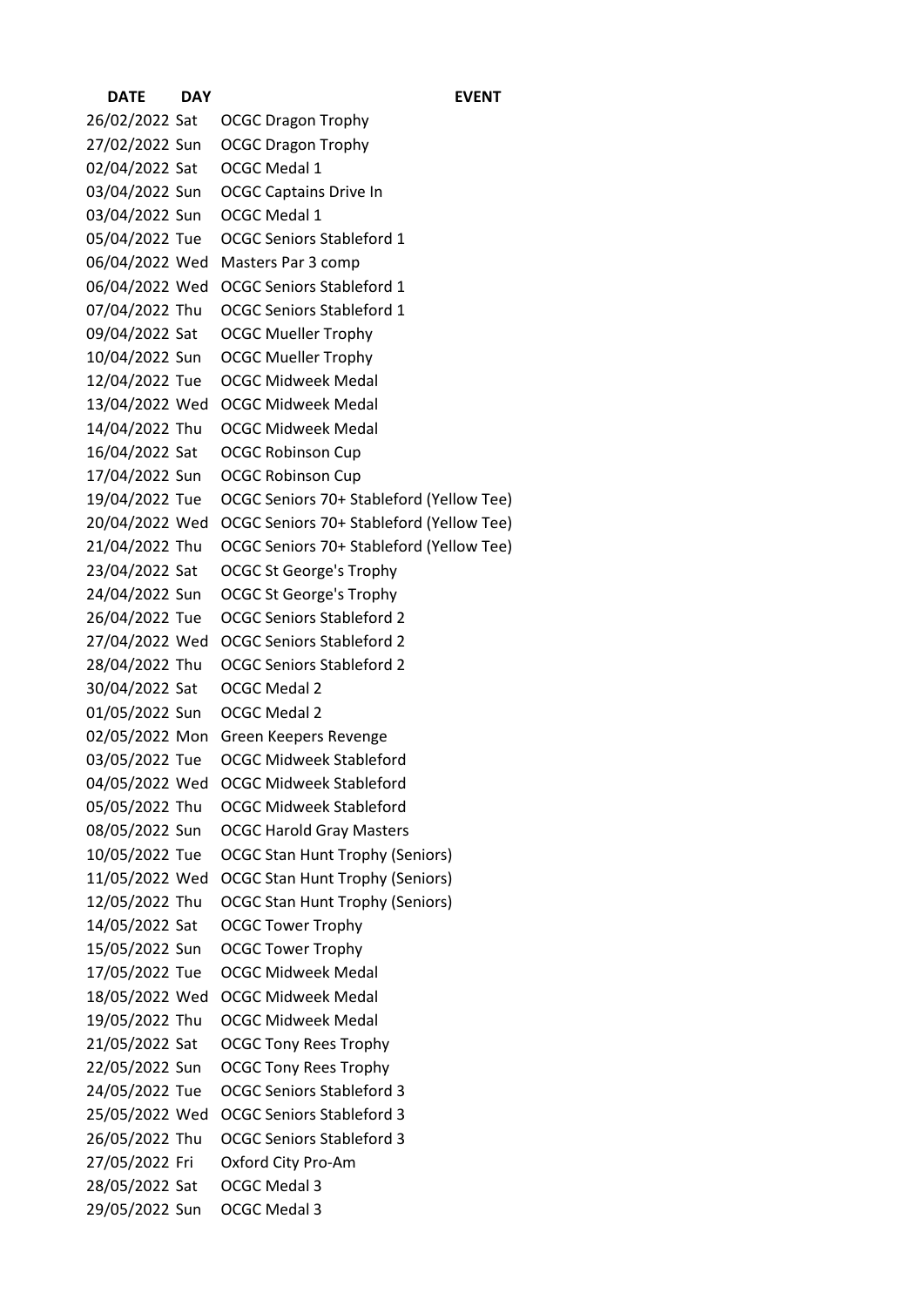29/05/2022 Sun OGC Tony Rees Mixed 31/05/2022 Tue OCGC Novices Cup (Handicap 19+) 01/06/2022 Wed OCGC Novices Cup (Handicap 19+) 02/06/2022 Thu OCGC Novices Cup (Handicap 19+) 04/06/2022 Sat Gala Weekend 05/06/2022 Sun Gala Weekend 07/06/2022 Tue OCGC Seniors Stableford 4 08/06/2022 Wed OCGC Seniors Stableford 4 09/06/2022 Thu OCGC Seniors Stableford 4 11/06/2022 Sat OCGC Medal 4 12/06/2022 Sun OCGC Medal 4 14/06/2022 Tue OCGC Veterans Trophy 15/06/2022 Wed OCGC Veterans Trophy 16/06/2022 Thu OCGC Veterans Trophy 18/06/2022 Sat OCGC Harold Benwell Trophy 19/06/2022 Sun OCGC Harold Benwell Trophy 21/06/2022 Tue OCGC Midweek Stableford 22/06/2022 Wed OCGC Midweek Stableford 23/06/2022 Thu OCGC Midweek Stableford 25/06/2022 Sat OCGC Category Cups 26/06/2022 Sun OCGC Category Cups 28/06/2022 Tue OCGC Seniors Stableford 5 29/06/2022 Wed OCGC Seniors Stableford 5 30/06/2022 Thu OCGC Seniors Stableford 5 02/07/2022 Sat OCGC Medal 5 03/07/2022 Sun OCGC Medal 5 05/07/2022 Tue OCGC Midweek Stableford 06/07/2022 Wed OCGC Midweek Stableford 07/07/2022 Thu OCGC Midweek Stableford 09/07/2022 Sat OCGC Club Championship 12/07/2022 Tue OCGC Peter Burke Trophy 13/07/2022 Wed OCGC Peter Burke Trophy 13/07/2022 Wed Open Par 3 Competition 14/07/2022 Thu OCGC Peter Burke Trophy 16/07/2022 Sat OCGC Medal 6 17/07/2022 Sun OCGC Medal 6 19/07/2022 Tue OCGC Seniors 70+ Stableford (Yellow Tee) 20/07/2022 Wed OCGC Seniors 70+ Stableford (Yellow Tee) 21/07/2022 Thu OCGC Seniors 70+ Stableford (Yellow Tee) 22/07/2022 Fri Seniors Championship 23/07/2022 Sat OCGC Captains Day (Harold Vincent Trophy) 26/07/2022 Tue OCGC Seniors Stableford 6 27/07/2022 Wed OCGC Seniors Stableford 6 28/07/2022 Thu OCGC Seniors Stableford 6 29/07/2022 Fri OCGC Seniors Championships 30/07/2022 Sat OCGC Tony Hopcraft Trophy 31/07/2022 Sun OCGC Tony Hopcraft Trophy 05/08/2022 Fri OCGC v OCGC Past Captains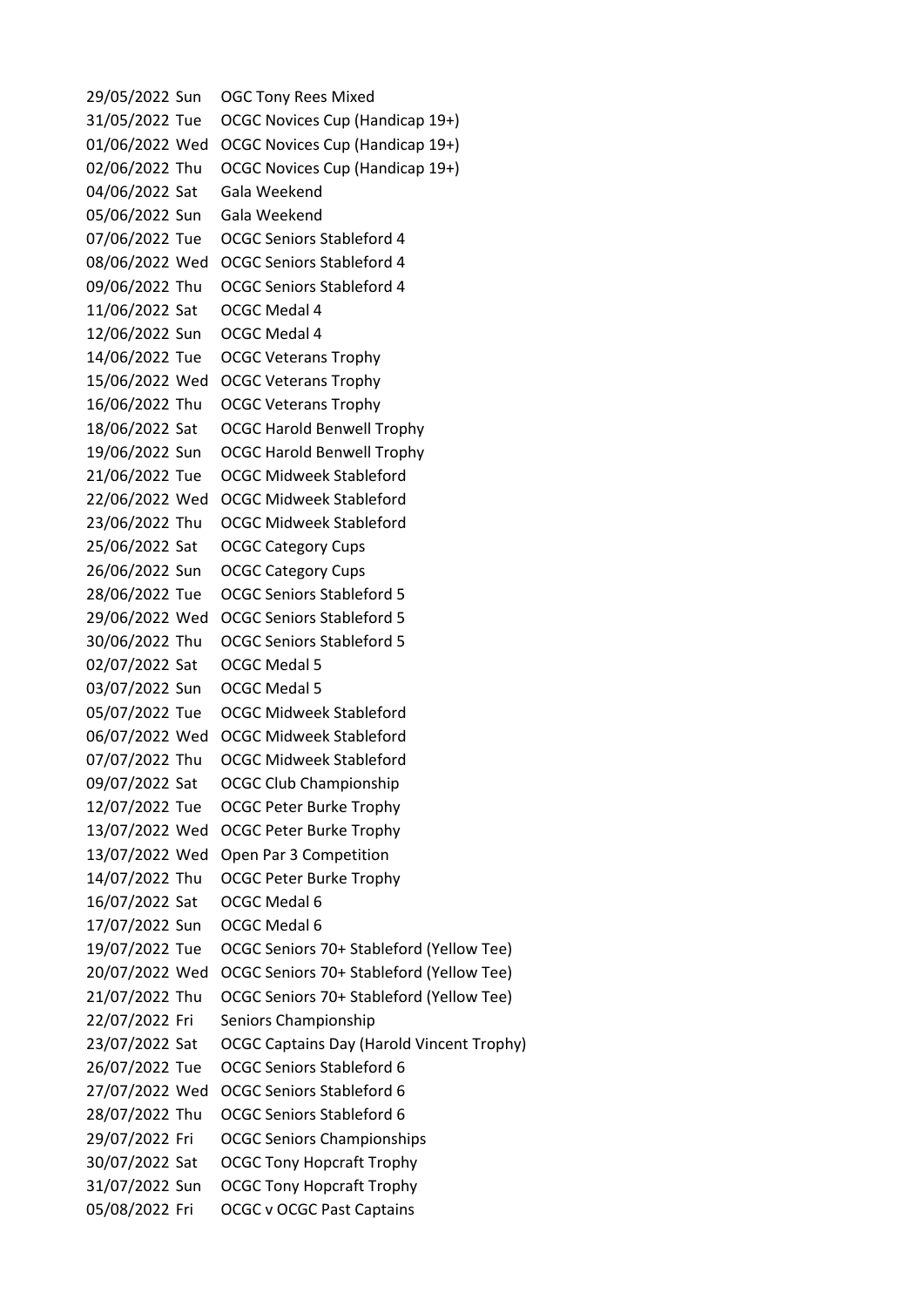06/08/2022 Sat OCGC Medal 7 07/08/2022 Sun OCGC FH Taylor Bowl 07/08/2022 Sun OCGC Medal 7 13/08/2022 Sat OCGC Payne & Bell Trophy 14/08/2022 Sun OCGC Payne & Bell Trophy 16/08/2022 Tue OCGC Captains Seniors Stableford 17/08/2022 Wed OCGC Captains Seniors Stableford 18/08/2022 Thu OCGC Captains Seniors Stableford 23/08/2022 Tue OCGC Midweek Stableford 24/08/2022 Wed OCGC Midweek Stableford 25/08/2022 Thu OCGC Midweek Stableford 27/08/2022 Sat OCGC Medal 8 28/08/2022 Sun OCGC Medal 8 29/08/2022 Mon Southfield Shootout 30/08/2022 Tue OCGC Seniors Stableford 7 31/08/2022 Wed OCGC Seniors Stableford 7 01/09/2022 Thu OCGC Seniors Stableford 7 02/09/2022 Fri OCGC Past Captains Trophy 04/09/2022 Sun OCG Finals Day 06/09/2022 Tue OCGC Ralph Woodward Trophy (Over 70s) 07/09/2022 Wed OCGC Ralph Woodward Trophy (Over 70s) 08/09/2022 Thu OCGC Ralph Woodward Trophy (Over 70s) 10/09/2022 Sat OCGC Medal 9 11/09/2022 Sun OCGC Medal 9 13/09/2022 Tue OCGC Guy Biggs Trophy 14/09/2022 Wed OCGC Guy Biggs Trophy 15/09/2022 Thu OCGC Guy Biggs Trophy 17/09/2022 Sat Joint Captain's Charity Day-course restricted 17/09/2022 Sat OCGC Battle of Britain Trophy 18/09/2022 Sun OCGC Battle of Britain Trophy 20/09/2022 Tue OCGC Seniors Stableford 8 21/09/2022 Wed OCGC Seniors Stableford 8 22/09/2022 Thu OCGC Seniors Stableford 8 27/09/2022 Tue OCGC Midweek Medal 28/09/2022 Wed OCGC Midweek Medal 29/09/2022 Thu OCGC Midweek Medal 01/10/2022 Sat OCGC 4 Nations 01/10/2022 Sat OCGC Medal 10 02/10/2022 Sun OCGC Medal 10 08/10/2022 Sat Craig Hancock Memorial Trophy 11/10/2022 Tue OCGC Seniors Stableford 9 12/10/2022 Wed OCGC Seniors Stableford 9 13/10/2022 Thu OCGC Seniors Stableford 9 15/10/2022 Sat OCGC Medal 11 16/10/2022 Sun OCGC Medal 11 18/10/2022 Tue OCGC Seniors 70+ Stableford (Yellow Tee) 19/10/2022 Wed OCGC Seniors 70+ Stableford (Yellow Tee) 20/10/2022 Thu OCGC Seniors 70+ Stableford (Yellow Tee)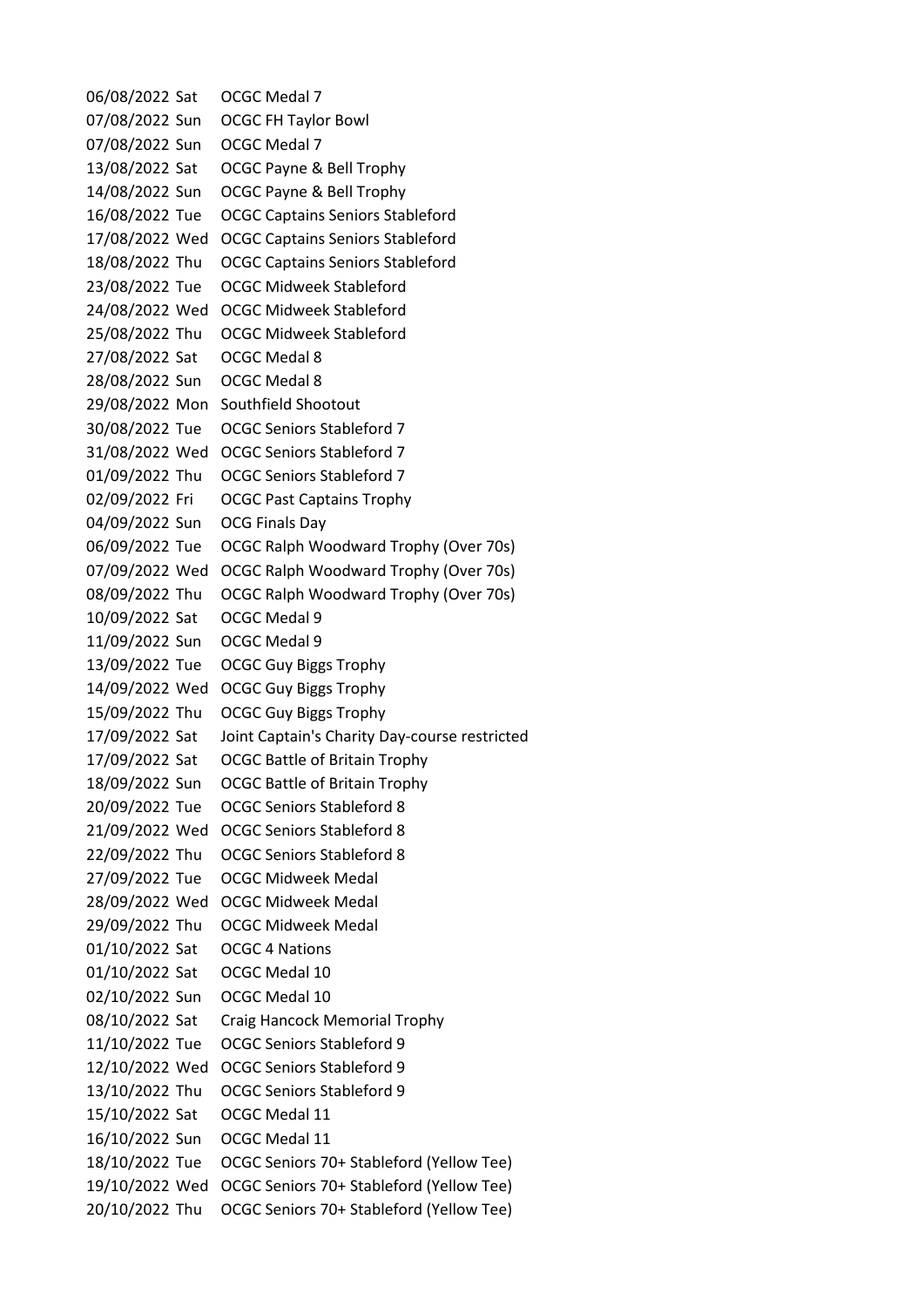22/10/2022 Sat OCGC Thistle Cup 23/10/2022 Sun OCGC Thistle Cup 25/10/2022 Tue OCGC Midweek Stableford 26/10/2022 Wed OCGC Midweek Stableford 27/10/2022 Thu OCGC Midweek Stableford 29/10/2022 Sat OCGC Medal 12 & Steve Carter Trophy 30/10/2022 Sun OCGC Medal 12 & Steve Carter Trophy 01/11/2022 Tue OCGC Seniors Stableford 10 02/11/2022 Wed OCGC Seniors Stableford 10 03/11/2022 Thu OCGC Seniors Stableford 10 05/11/2022 Sat OCGC Club Match Trophy 12/11/2022 Sat OCGC Whittle Quaich Pairs 13/11/2022 Sun OCGC Whittle Quaich Pairs 27/12/2022 Tue Christmas Texas Scramble 08/01/2023 Sun OGC Turtle Doves 04/03/2023 Sat OCGC Dragon Trophy 05/03/2023 Sun OCGC Dragon Trophy 26/03/2023 Sun OGC Captain's Drive In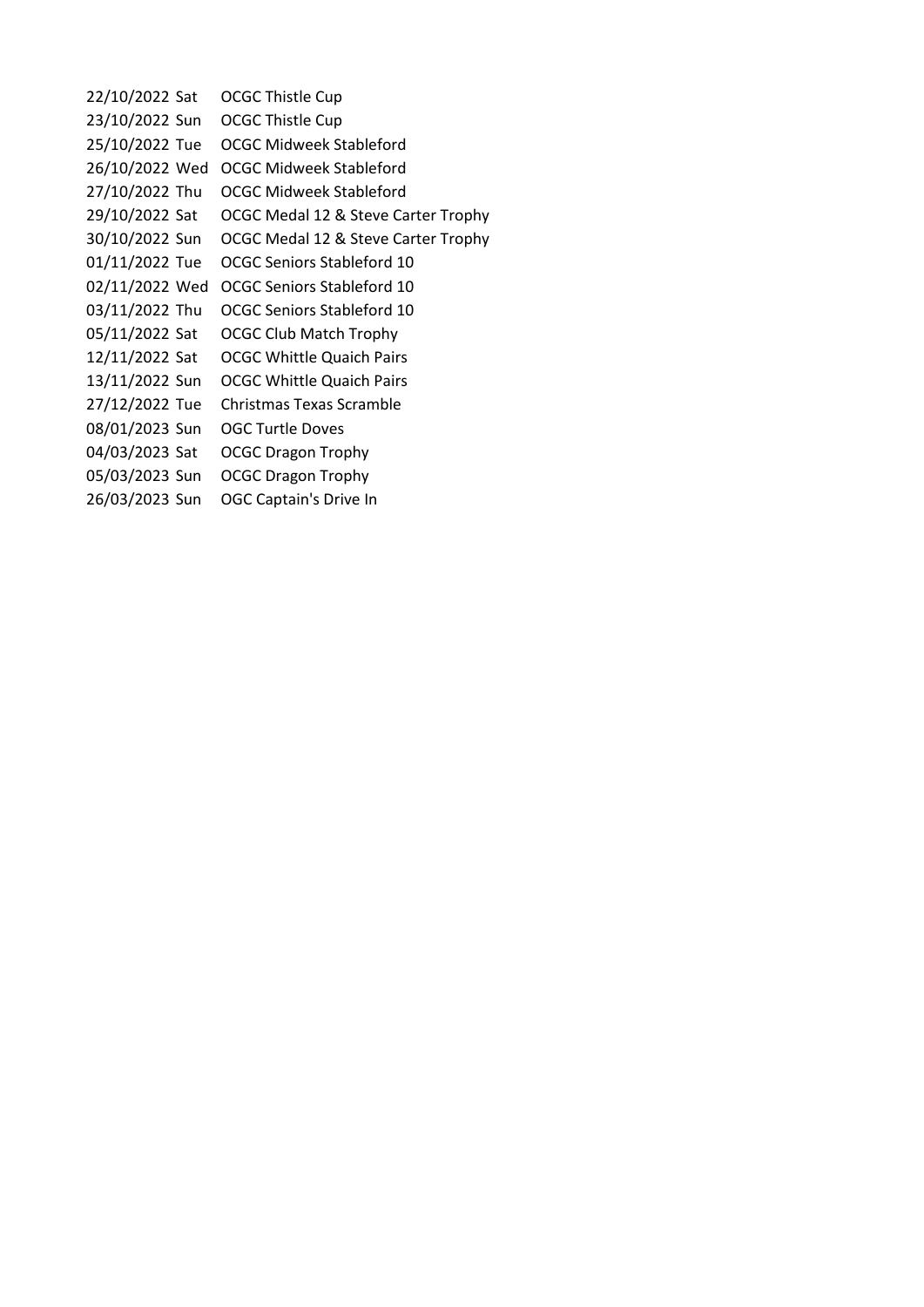## **TYPE**

OCGC Comp OCGC Comp OCGC Comp OCGC Comp OCGC Comp OGC Comp OGC Comp OGC Comp OGC Comp OCGC Comp OCGC Comp OCGC Comp OCGC Comp OCGC Comp OGC Comp OGC Comp OGC Comp OGC Comp OGC Comp OGC Comp OGC Comp OGC Comp OGC Comp OGC Comp OCGC Comp OCGC Comp OGC Comp OCGC Comp OCGC Comp OCGC Comp OCGC Comp OGC Comp OGC Comp OGC Comp OGC Comp OGC Comp OCGC Comp OCGC Comp OCGC Comp OGC Comp OGC Comp OGC Comp OGC Comp OGC Comp OGC Comp OCGC Comp OCGC Comp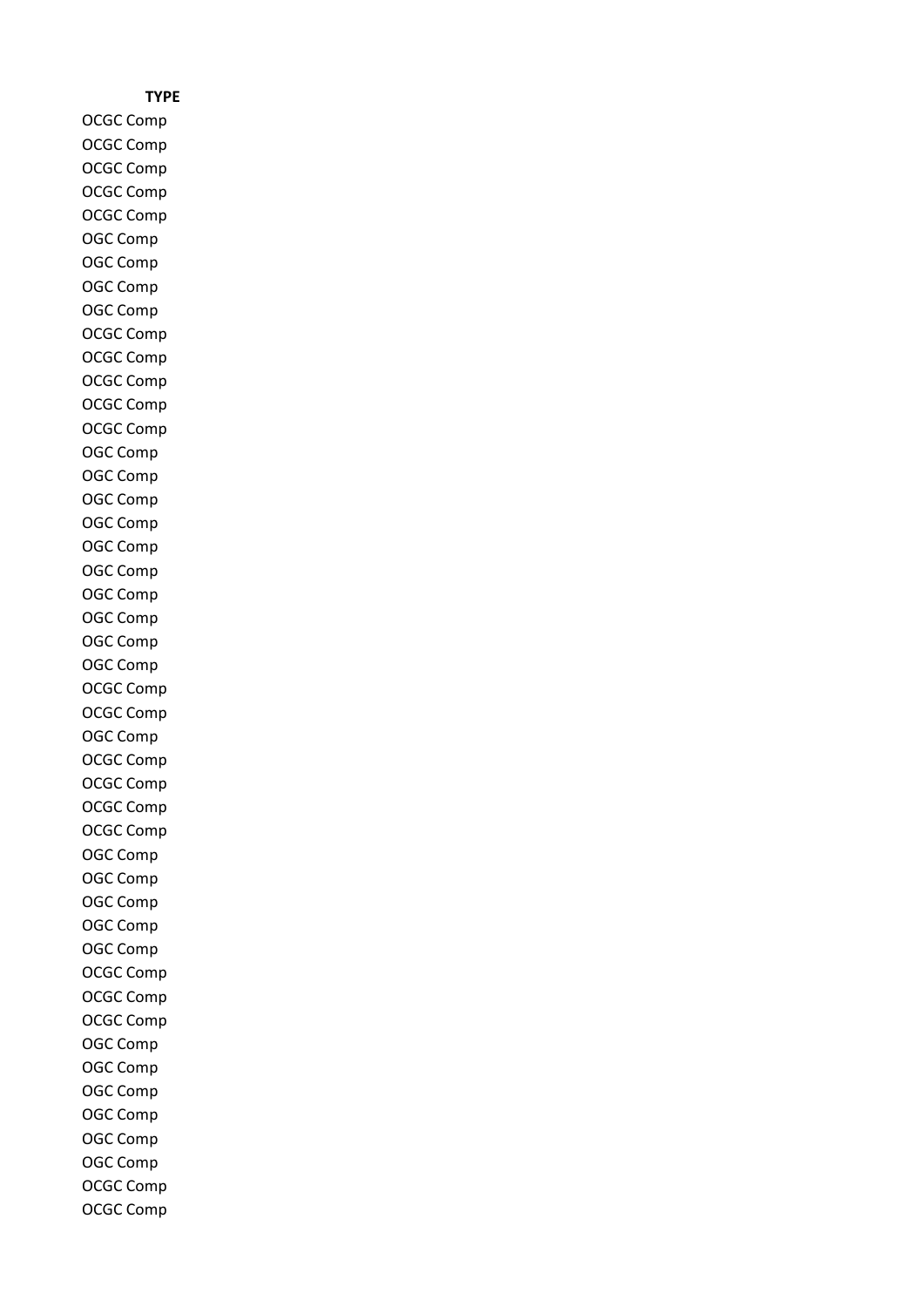OGC Comp OCGC Comp OCGC Comp OCGC Comp OGC Comp OGC Comp OGC Comp OGC Comp OGC Comp OCGC Comp OCGC Comp OGC Comp OGC Comp OGC Comp OCGC Comp OCGC Comp OCGC Comp OCGC Comp OCGC Comp OCGC Comp OCGC Comp OGC Comp OGC Comp OGC Comp OCGC Comp OCGC Comp OCGC Comp OCGC Comp OCGC Comp OCGC Comp OCGC Comp OCGC Comp OGC Comp OCGC Comp OCGC Comp OCGC Comp OGC Comp OGC Comp OGC Comp OCGC Comp OGC Comp OGC Comp OGC Comp OGC Comp OGC Comp OGC Comp OGC Comp OGC Comp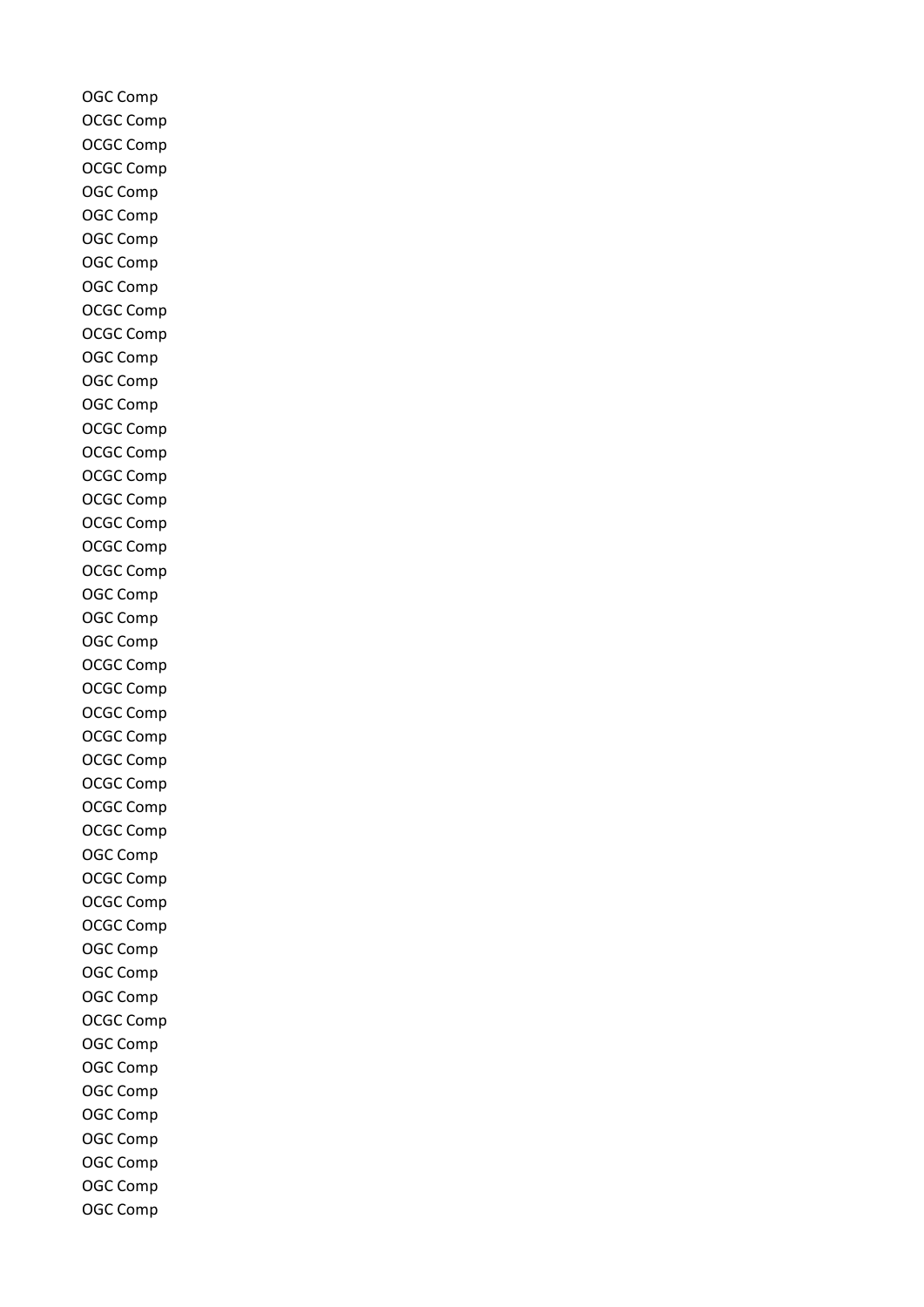OCGC Comp OCGC Comp OCGC Comp OCGC Comp OCGC Comp OCGC Comp OCGC Comp OCGC Comp OCGC Comp OCGC Comp OCGC Comp OCGC Comp OCGC Comp OGC Comp OGC Comp OGC Comp OGC Comp OCGC Comp OGC Comp OGC Comp OGC Comp OGC Comp OCGC Comp OCGC Comp OCGC Comp OCGC Comp OCGC Comp OGC Comp OCGC Comp OCGC Comp OGC Comp OGC Comp OGC Comp OCGC Comp OCGC Comp OCGC Comp OCGC Comp OCGC Comp OCGC Comp OGC Comp OGC Comp OGC Comp OGC Comp OCGC Comp OCGC Comp OGC Comp OGC Comp OGC Comp